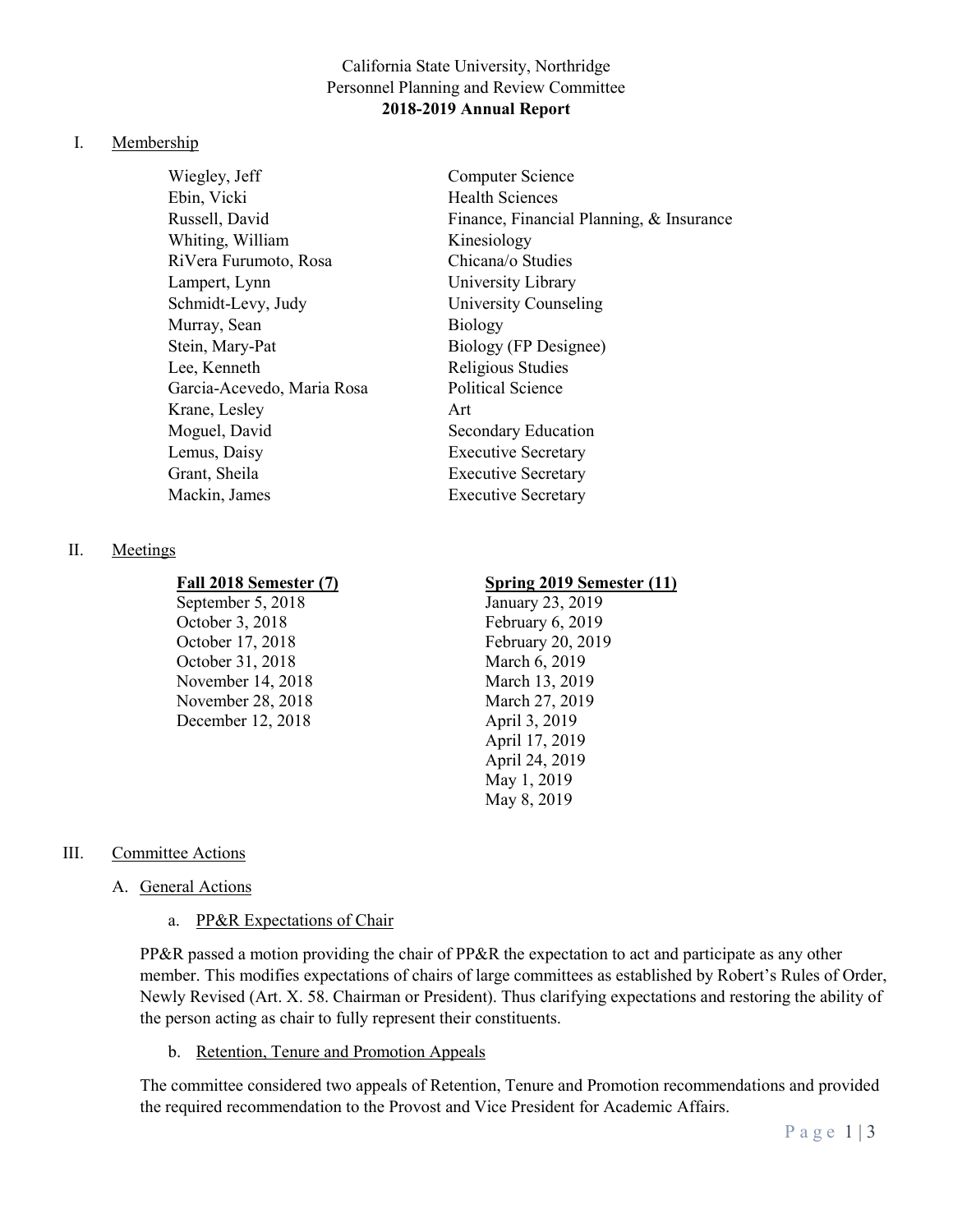### c. Approval of 2019-2020 Academic Year Calendars of Personnel Actions

The proposed calendars for 2019-2020 personnel actions were approved and presented to the Senate Executive Committee.

- d. Approval of Proposed PP&R Meeting Dates For 2019-2020 Academic Year
- e. Approved updates to Search and Screen Manuals.
- f. Approved FAQ document about PIFs and ePIFs.
- g. Approved Guidelines for Developing/Revising Department and College Personnel Policies.
- h. Approved personnel deadline extensions for: University Counseling Services, Africana Studies, Political Science, Family and Consumer Sciences, College of Humanities, Manufacturing Systems Engineering Management.
- i. Invalidated the initial Search and Screen Committee for Chair of Africana Studies due to failure to follow Section 600 procedure.

### B. Approved/Staffed Search and Screen Committees

- Dean, College of Social and Behavioral Sciences
- Intercollegiate Athletics
- Interim Vice Provost
- Associate Dean, College of Health and Human Development
- Assistant Vice President of Student Success
- Provost and Vice President for Academic Affairs
- Director of Equity and Diversity
- Interim Director of Equity and Diversity
- Associate Dean of the Mike Curb College of Arts, Media, and Communication
- Associate Dean College of Social and Behavioral Sciences
- Interim Associate Dean of Tseng College position
- Dean of the College of Engineering and Computer Science

# C. Recommendation of Candidates for Emeritus Status

# **Emeriti List 2018-2019 Academic Year**

| Name                       | Department                                       | Rank         | <b>Service</b> |
|----------------------------|--------------------------------------------------|--------------|----------------|
| Aks, David                 | Music                                            | Tenure-Track | 1988-2018      |
| Barkataki, Prasanta (Shan) | Computer Science                                 | Tenure-Track | 1981-2019      |
| Barnes, G. Michael         | <b>Computer Science</b>                          | Tenure-Track | 1981-2019      |
| Boronha, Maria Helena      | <b>Mathematics</b>                               | Tenure-Track | 1990-2019      |
| Breen, Stephen             | <b>Mathematics</b>                               | Tenure-Track | 1987-2019      |
| Burch, Carolyn             | Secondary Education                              | Lecturer     | 1997-2019      |
| Costantini, Anthony        | <b>MCLL</b>                                      | Tenure-Track | 1988-2019      |
| De Bose, Herman            | Social Work                                      | Tenure-Track | 1994-2019      |
| Dunlap, Jody               | <b>Educational Leadership and Policy Studies</b> | Tenure-Track | 2001-2019      |
| Hashimoto, Ichiro          | <b>Electrical and Computer Engineering</b>       | Tenure-Track | 1968-2019      |
| Horne, David L.            | Africana Studies                                 | Tenure-Track | 1997-2019      |
| Kiani-Aslani, Rajabali     | Accounting and Information Systems               | Tenure-Track | 1978-2019      |
| Klein, Sharon              | Linguistics                                      | Tenure-Track | 1986-2019      |
| Krol, Robert               | Economics                                        | Tenure-Track | 1983-2019      |